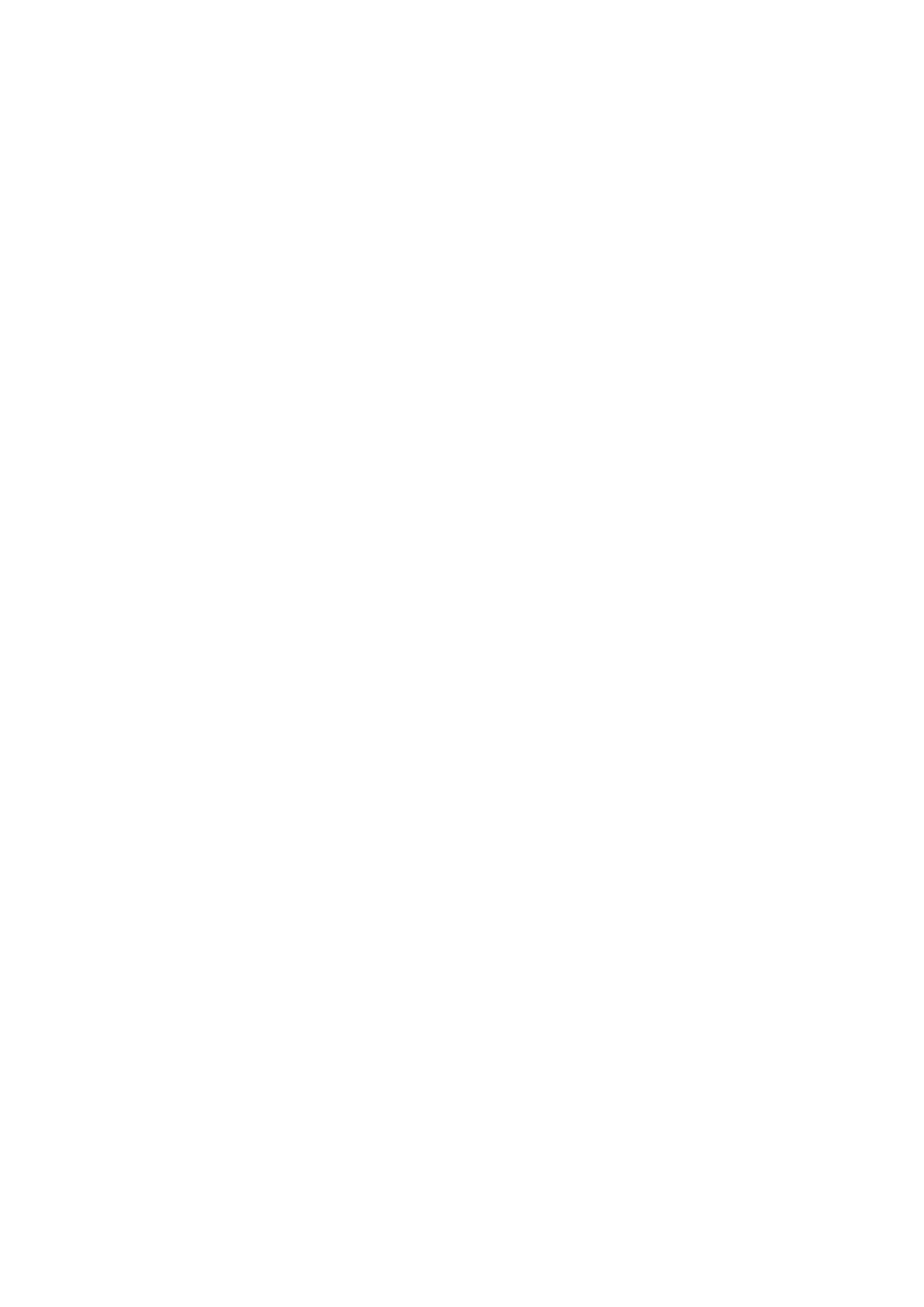*It seems I have no tears left. They should have fallen their ghosts, if tears have ghosts, did fall, Are forever smearing the air with grief.* 

*Then the rain came, like stammered kisses at first on the back of my neck. I turned up my face, And water flooded my mouth, baptised my head. Rain, midnight rain, nothing but the wild rain, and solitude, and me.* 

*But nebulous and tremulous through the tears that filled my eyes, your face appeared to me;* 

*O God! You too are crying As if a world were dying. It is a world that is for us the whole world, the only world,*

*But, though I have wept and fasted, wept and prayed, All was washed clean with the flood. Since, with the tears you sense a touch of peace through a bright cloud of tears, and should some why completely weep* 

*And the rain clouds gathered like midnight overhead, And the rain came down like a lover comes to bed.*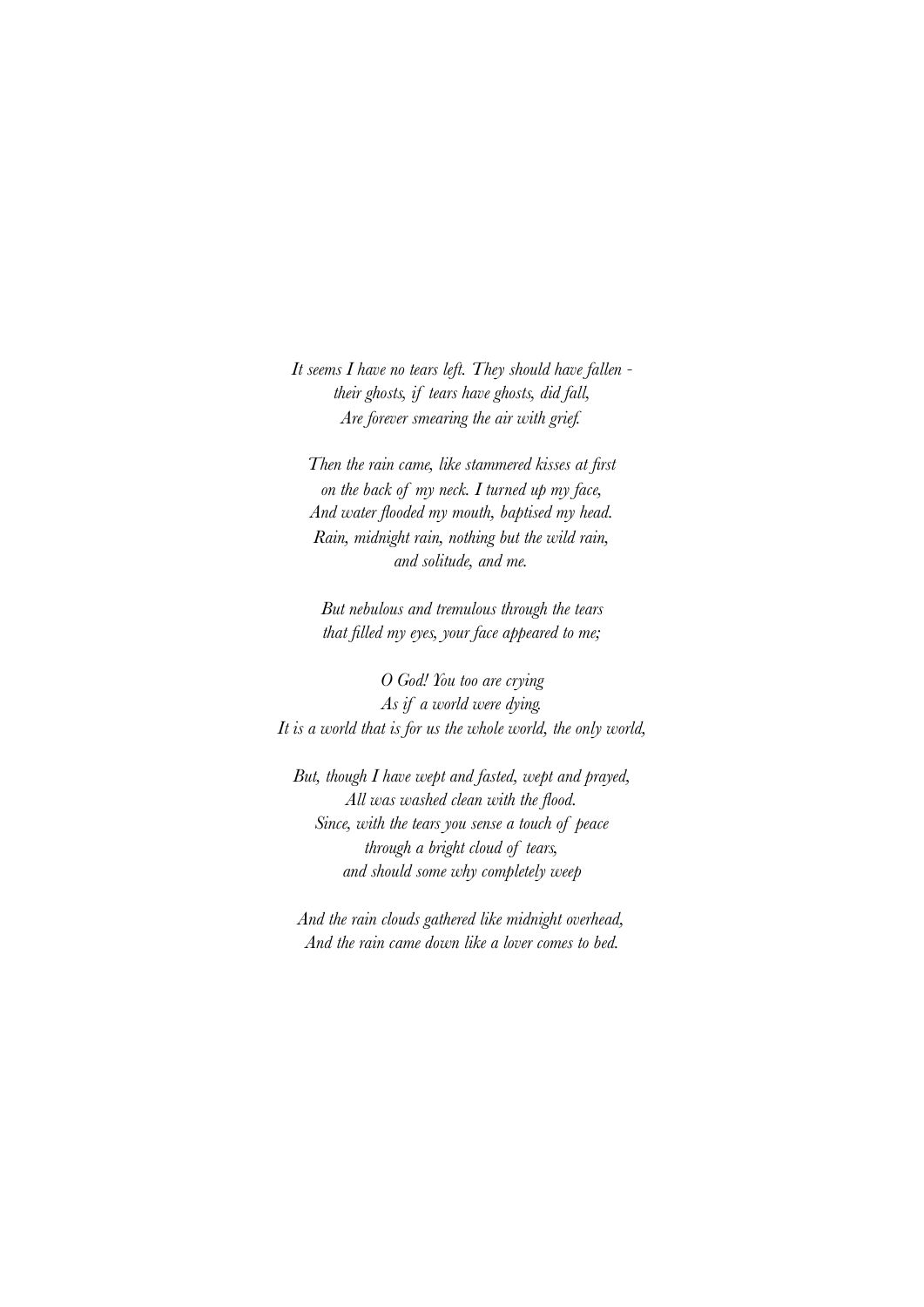#### *Composer's Note*

*When The Rain Came* melds imagery of rain and tears, two subjects which are of course visually similar, and often related metaphorically. The text is drawn from a wide range of poetic sources, with small fragments from each stitched together to produce something of a narrative. Though images are often juxtaposed with little to explicitly or logically draw them together, the implications of the two primary topics are enough to maintain the flow of the discourse. Whether there is any progression through time in this narrative, and thus across the course of the piece, is unclear. Though the very act of thinking/speaking/singing inherently takes time, there is a sense of stasis to the text: it is ambiguous as to whether the rain *actually* does fall, or is imagined.

Essentially a soliloquy for a single protagonist, we spectate as they grapple alone with memories of a past lover. The purity of the countertenor voice is ideal for conveying the emotional delicacy of the situation, whilst the rejection of conventional gender-stereotypes inherent in the nature of the voice universalises the pain and grief that the protagonist feels. This is similarly matched in the harmonic language: chromatic, but not always abrasive, to capture this intense emotional frailty and vulnerability.

Duration: c. 9'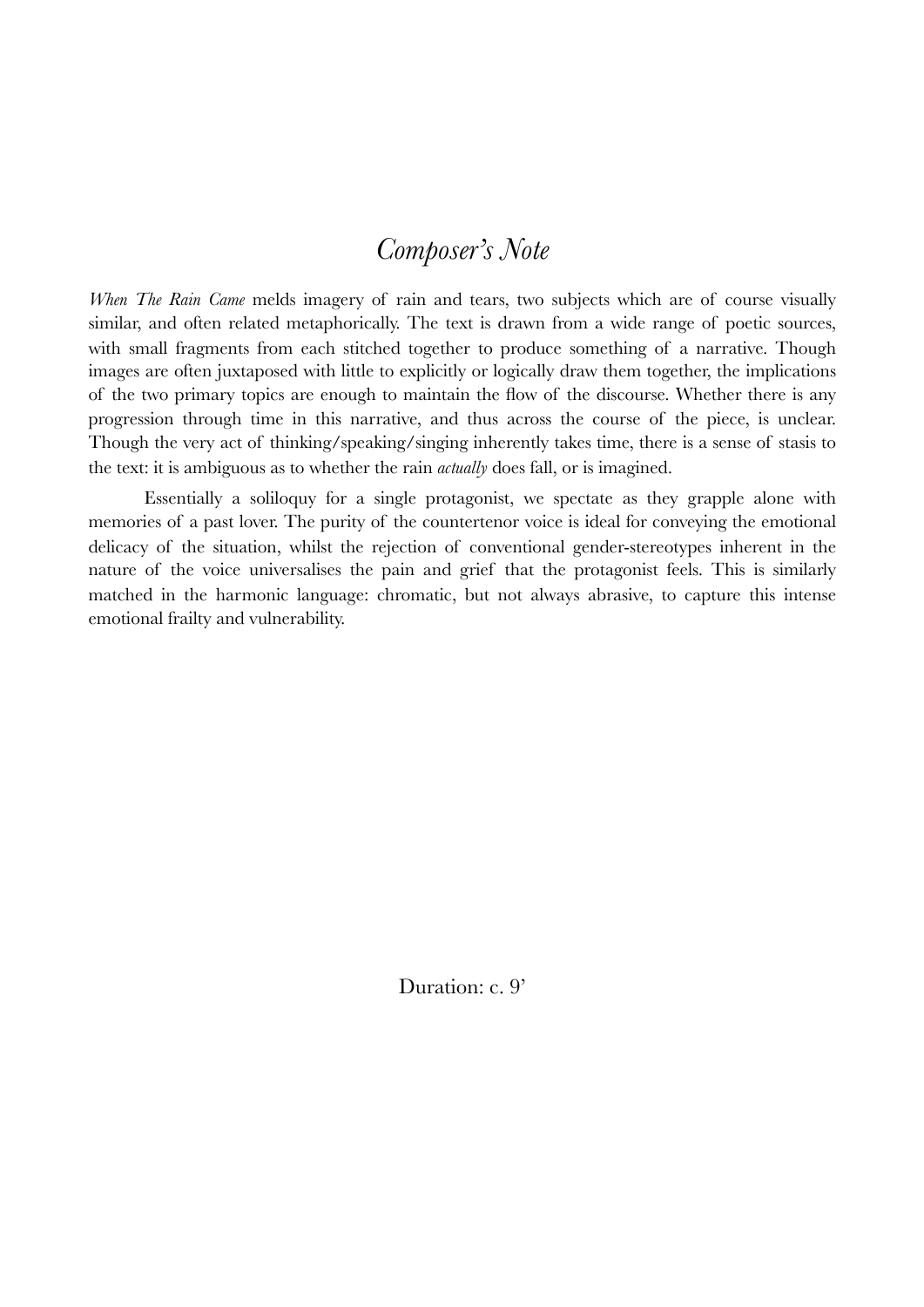### *Notation*

#### Singer

Where text is given in square brackets, e.g. b. 2, is not to be sung, but is included to indicate the word from which it comes, and thus pronunciation.

- indicates one quarter sharp  $\ddagger$
- indicates one quarter flat

#### Piano

Crossed note-heads: pianist should mute the string with finger (otherwise play as normal).

Diamond note-heads: notes should be depressed silently, and sustained with the middle pedal.

#### Fermatas

| $\Lambda$<br>$\Omega$ | Short  |
|-----------------------|--------|
|                       | Medium |
|                       | محمد ا |

 $\Box$  Long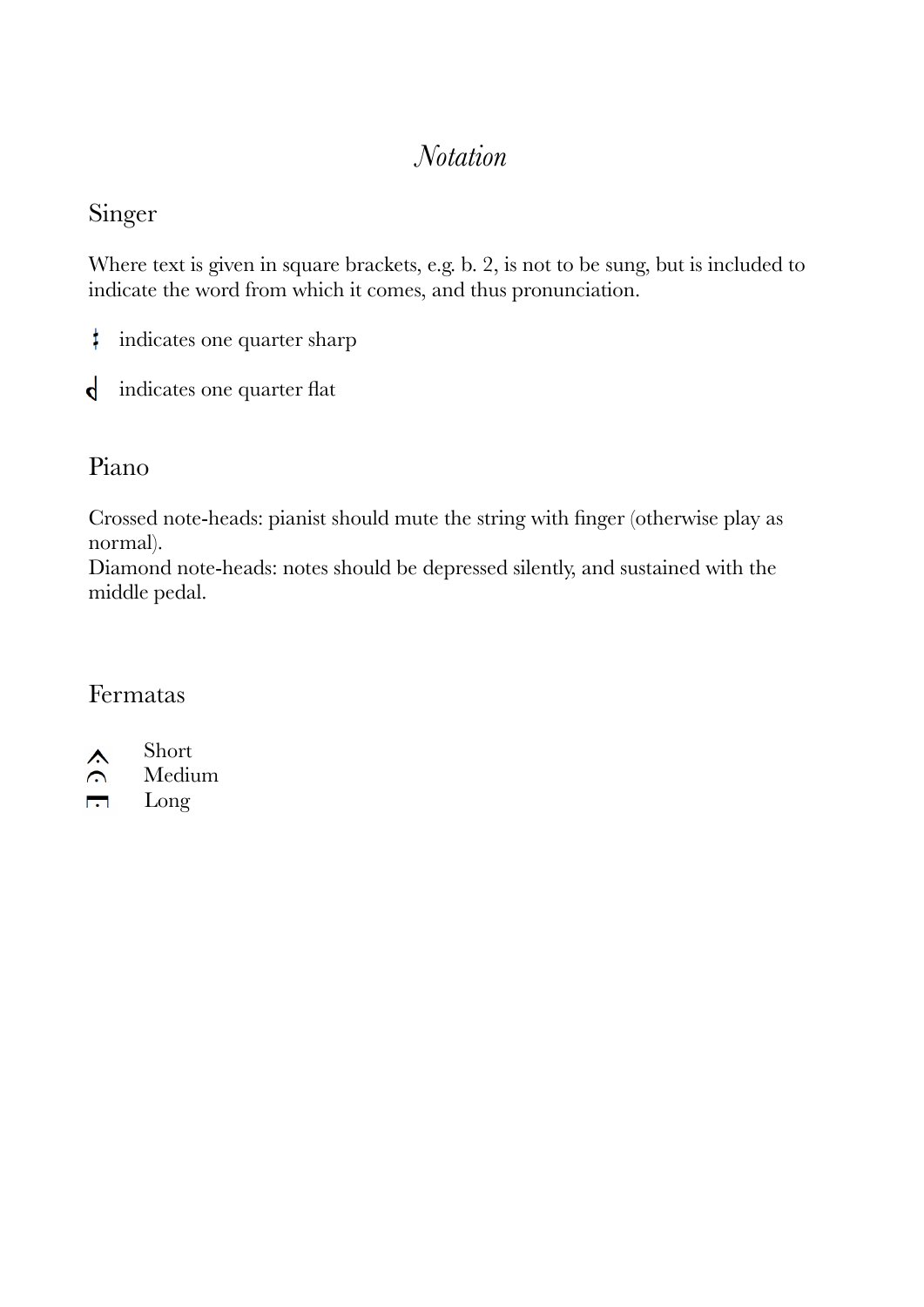*first performed on Sunday 25th February 2018 by Joseph Zubier & Donal McCann*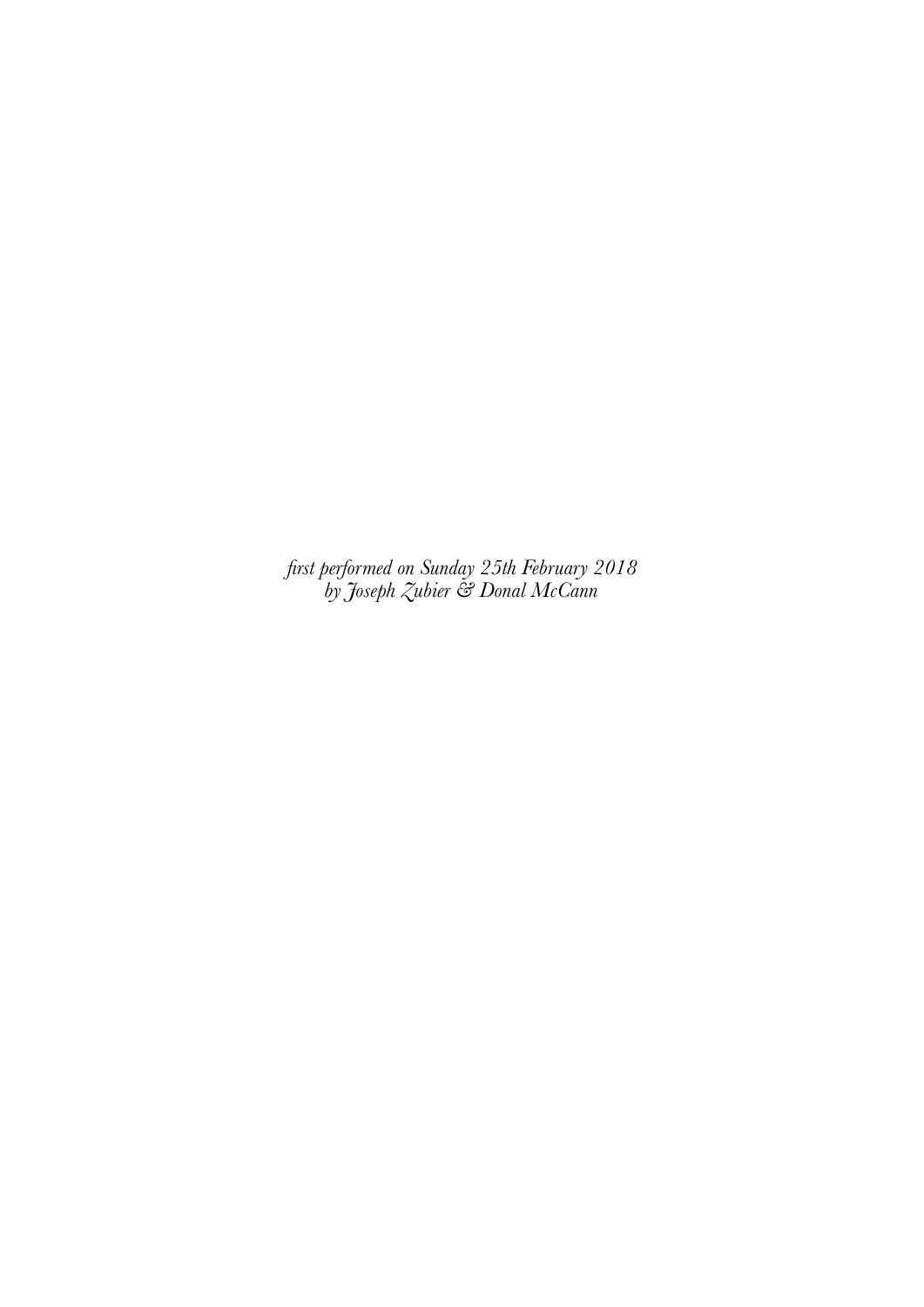#### When The Rain Came *for Joe Zubier*

Joshua Ballance





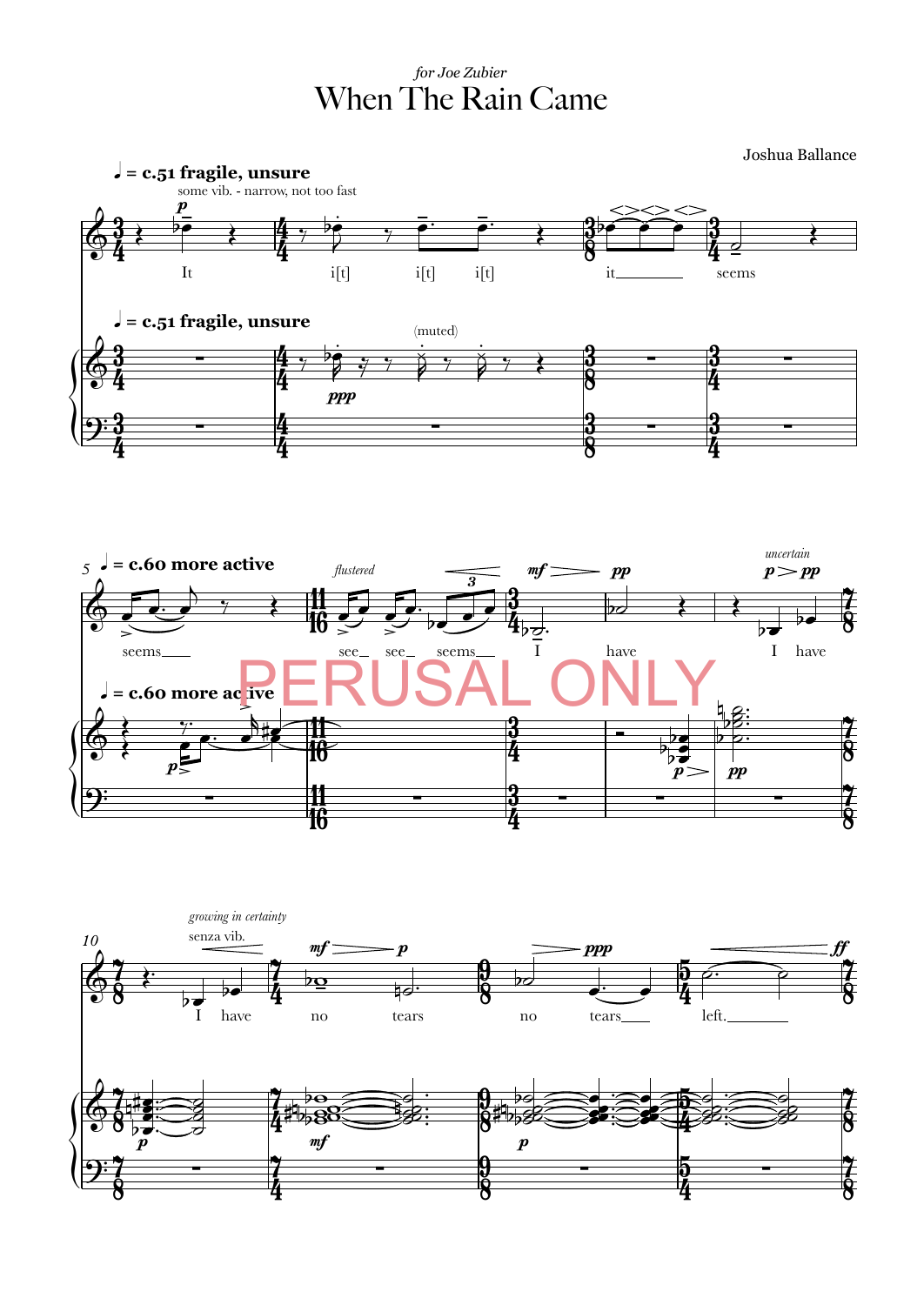



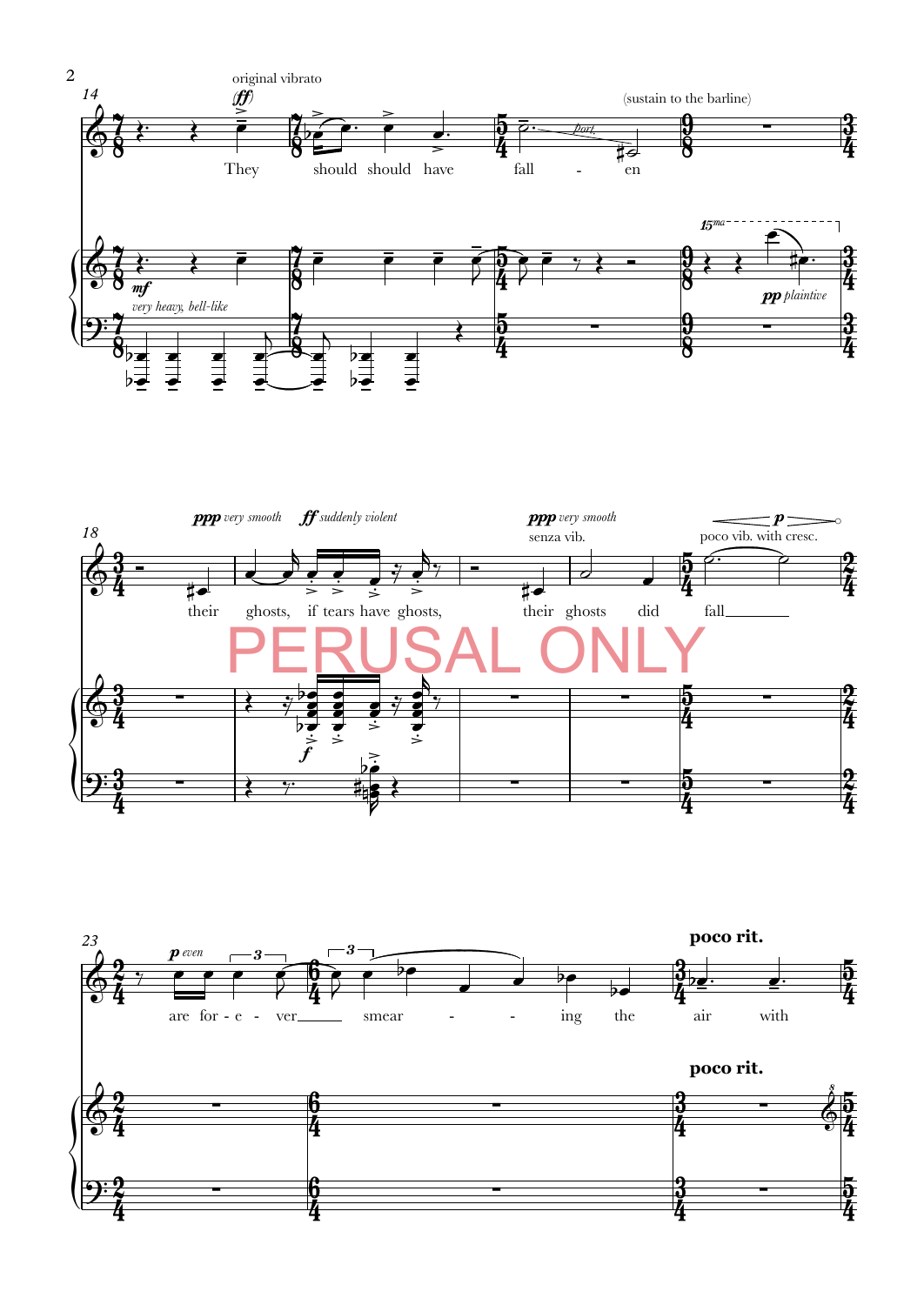



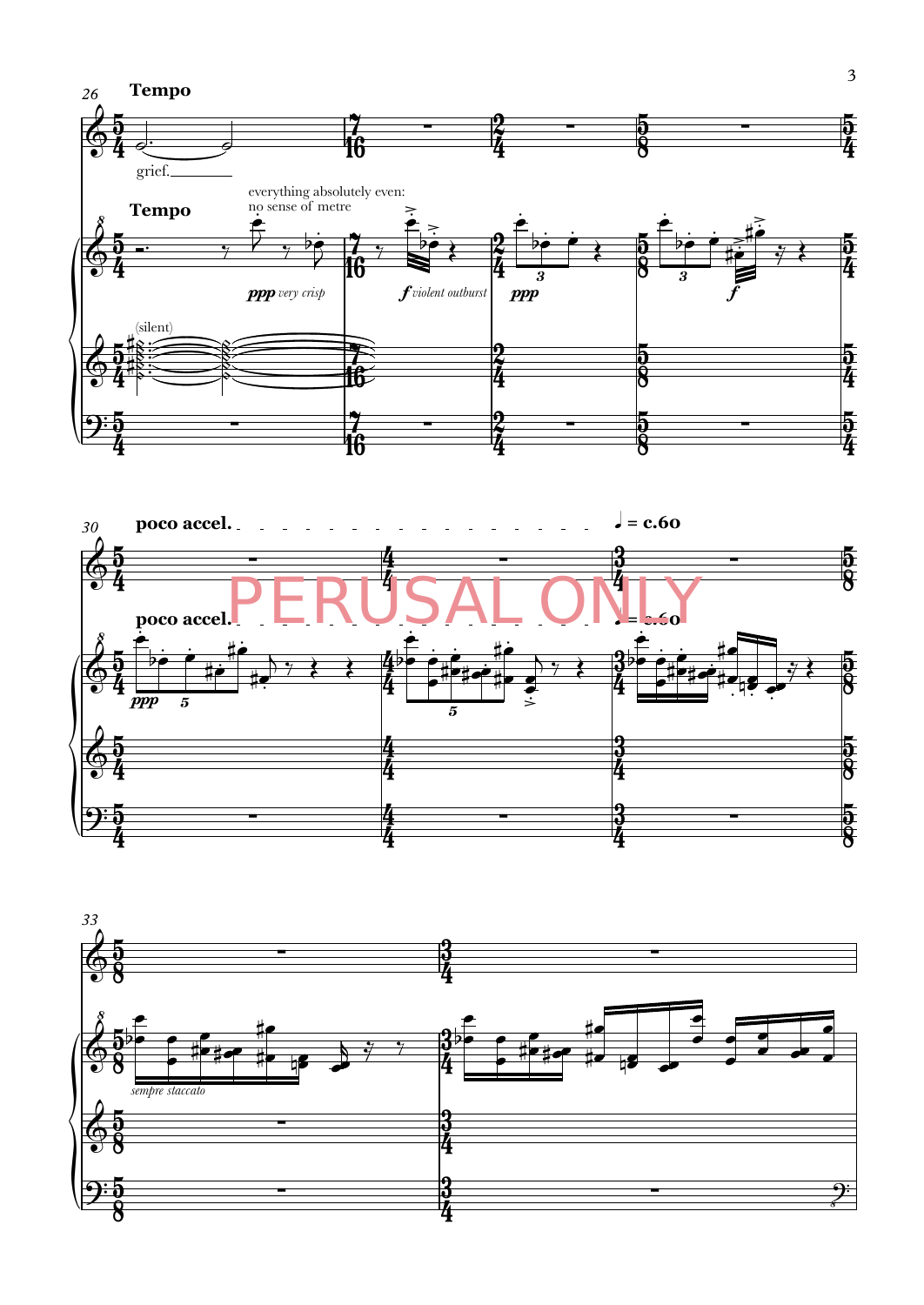





 $\overline{\mathbf{4}}$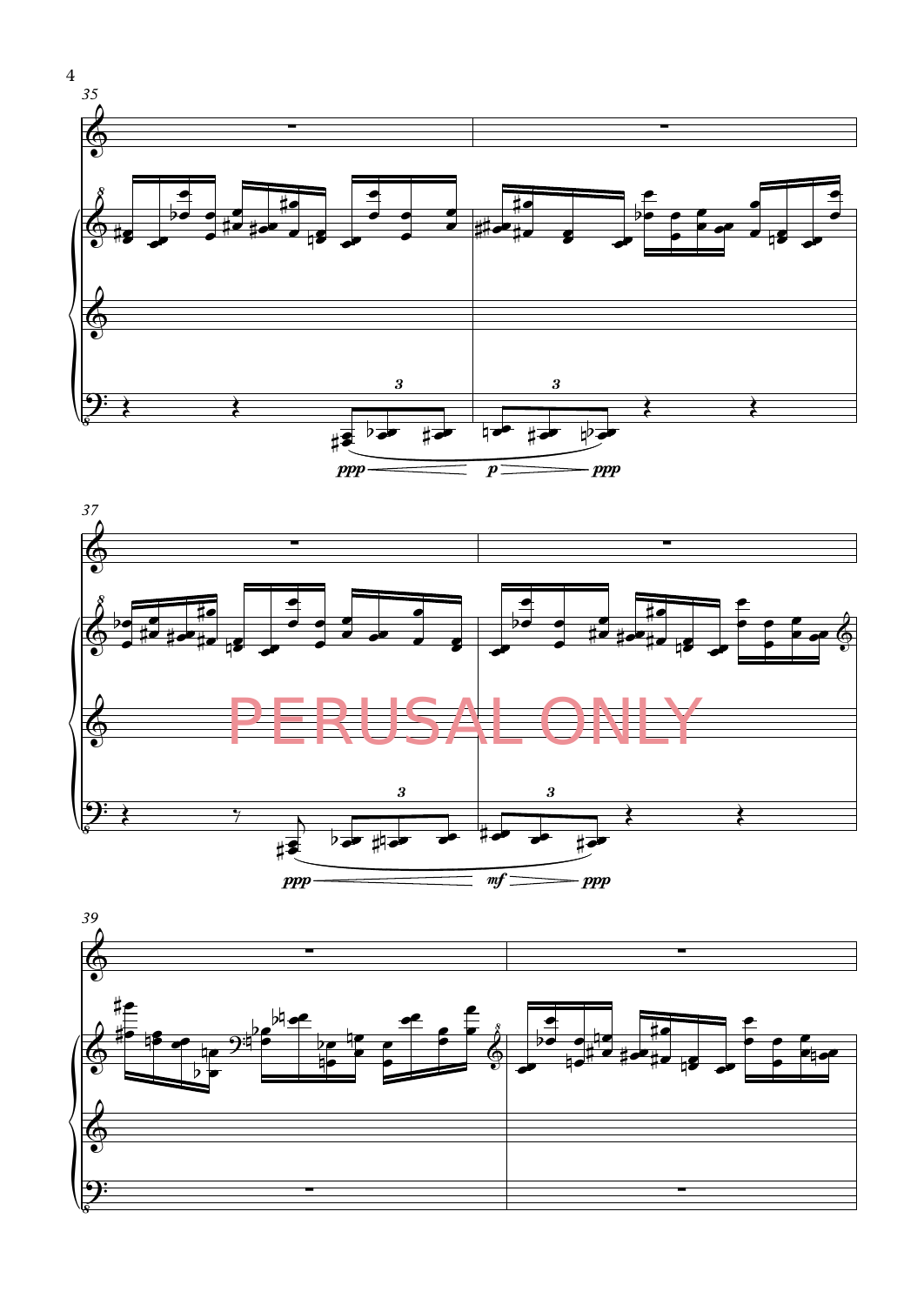



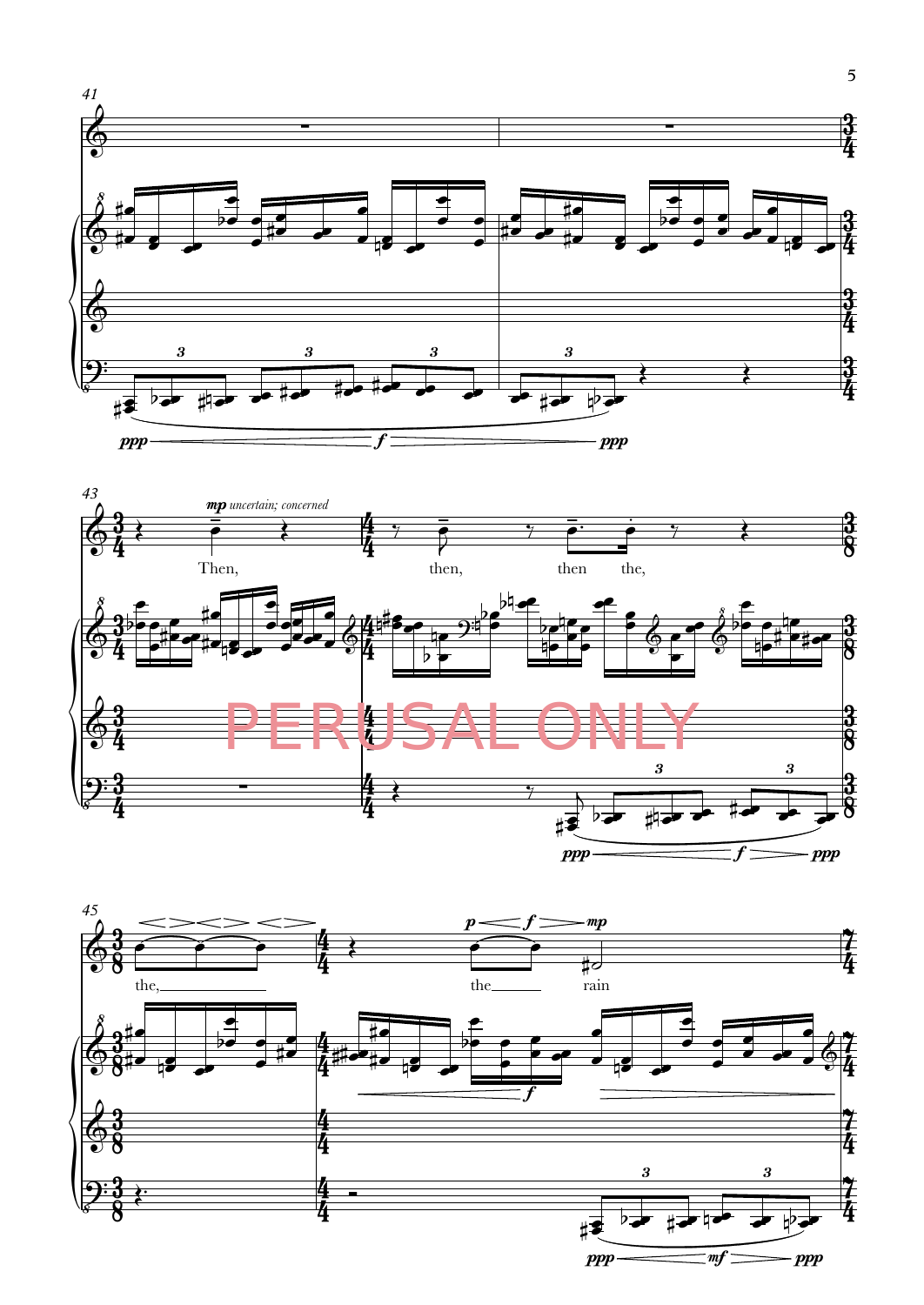





 $\boldsymbol{6}$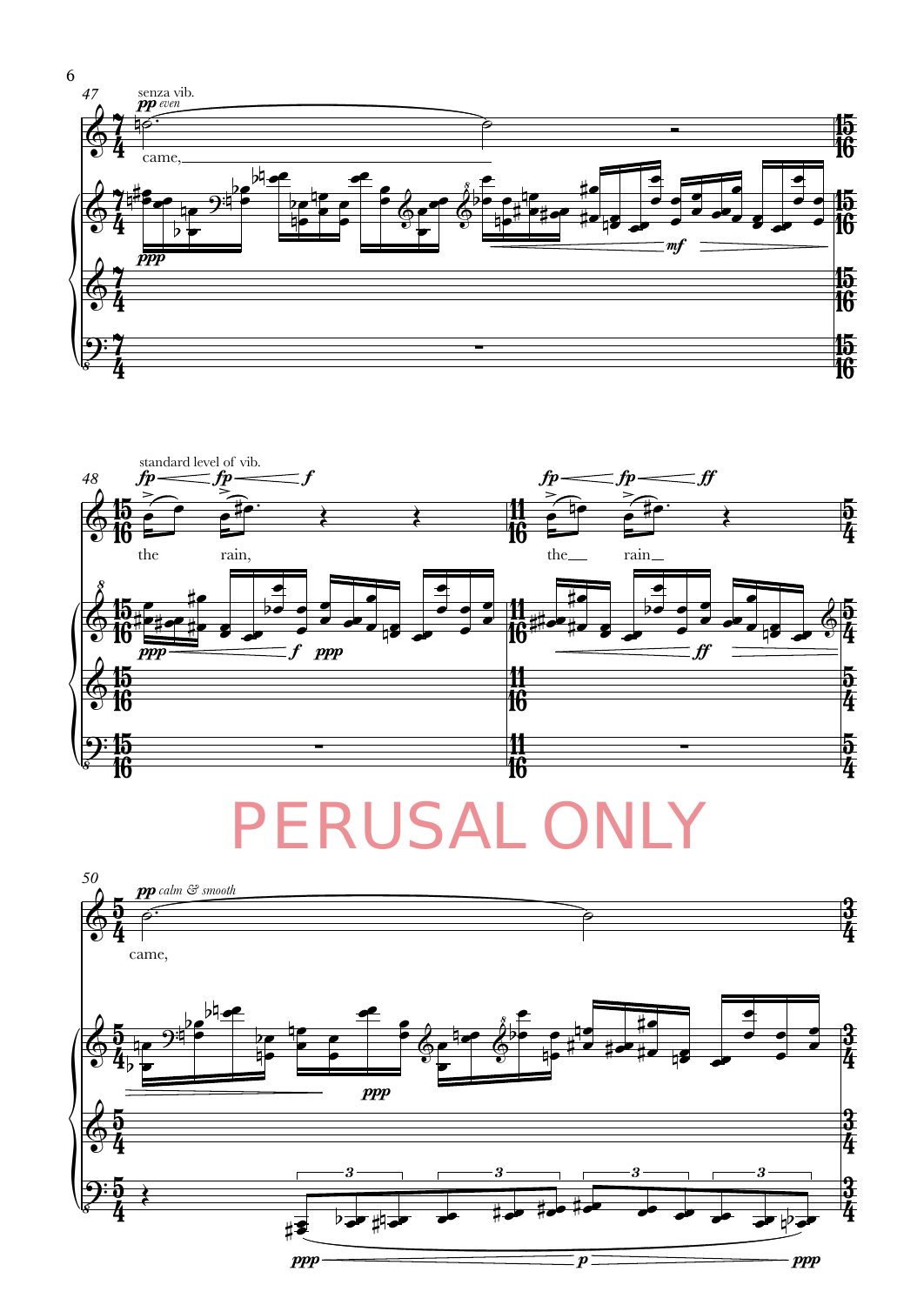



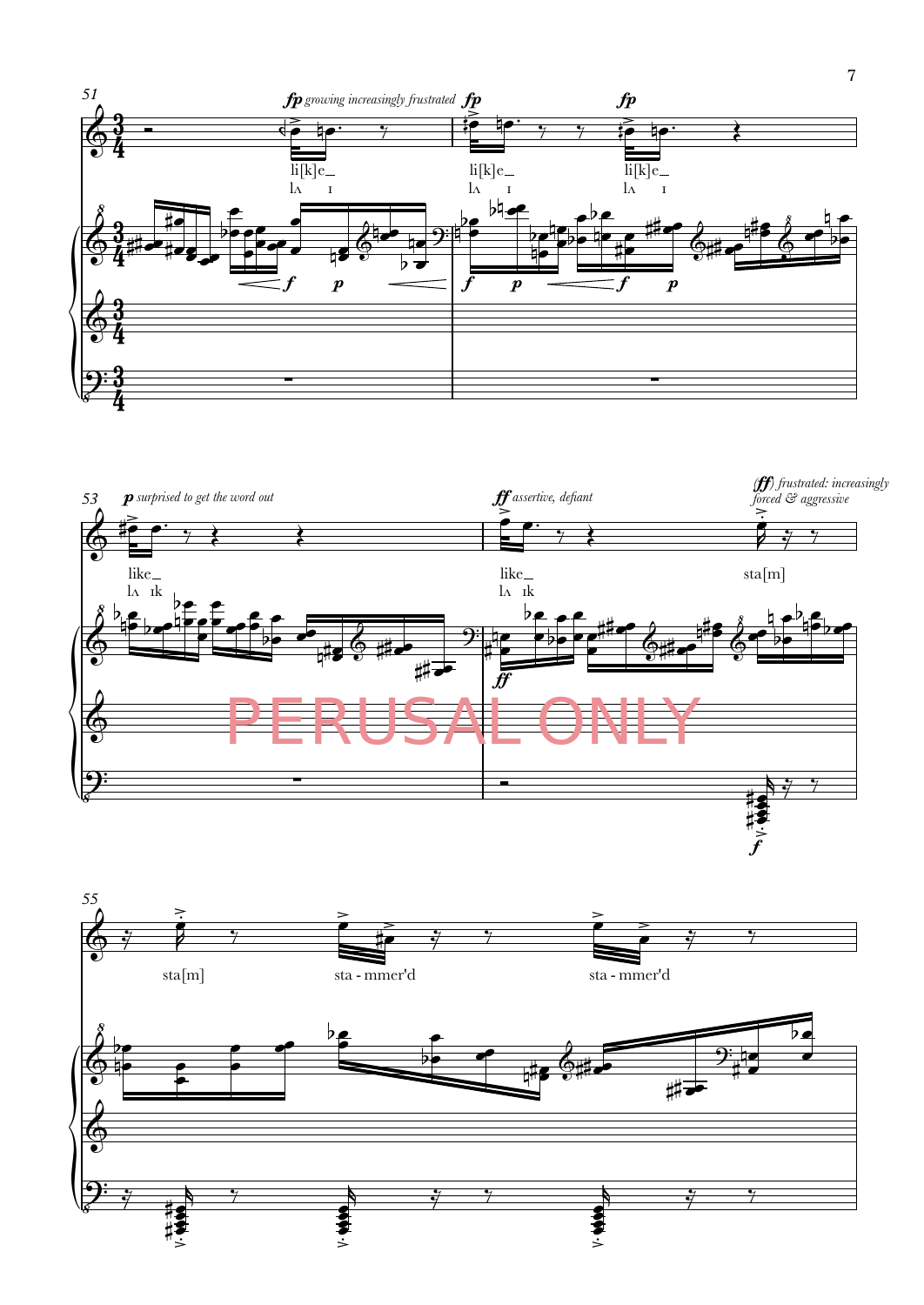





 $\,8\,$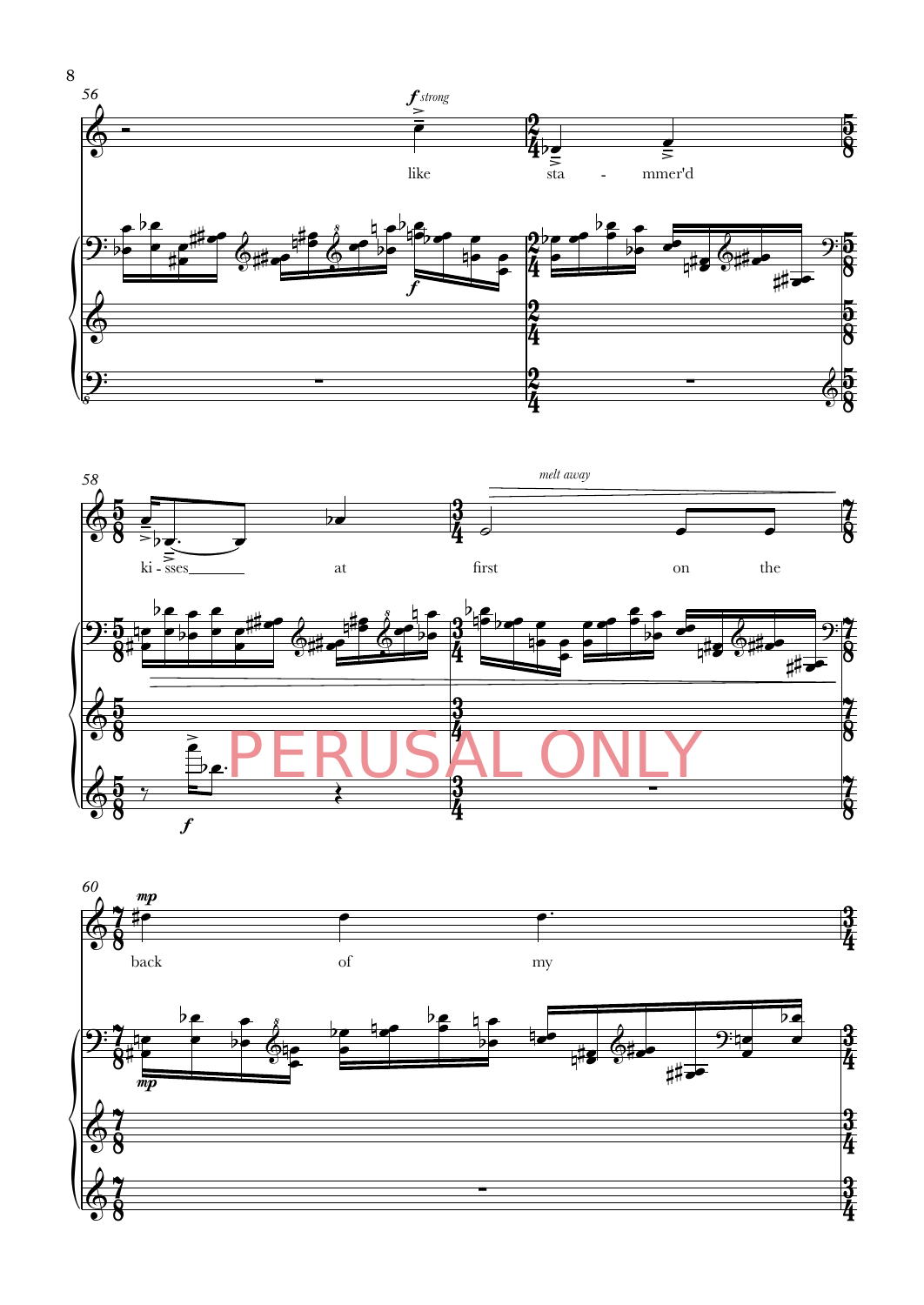



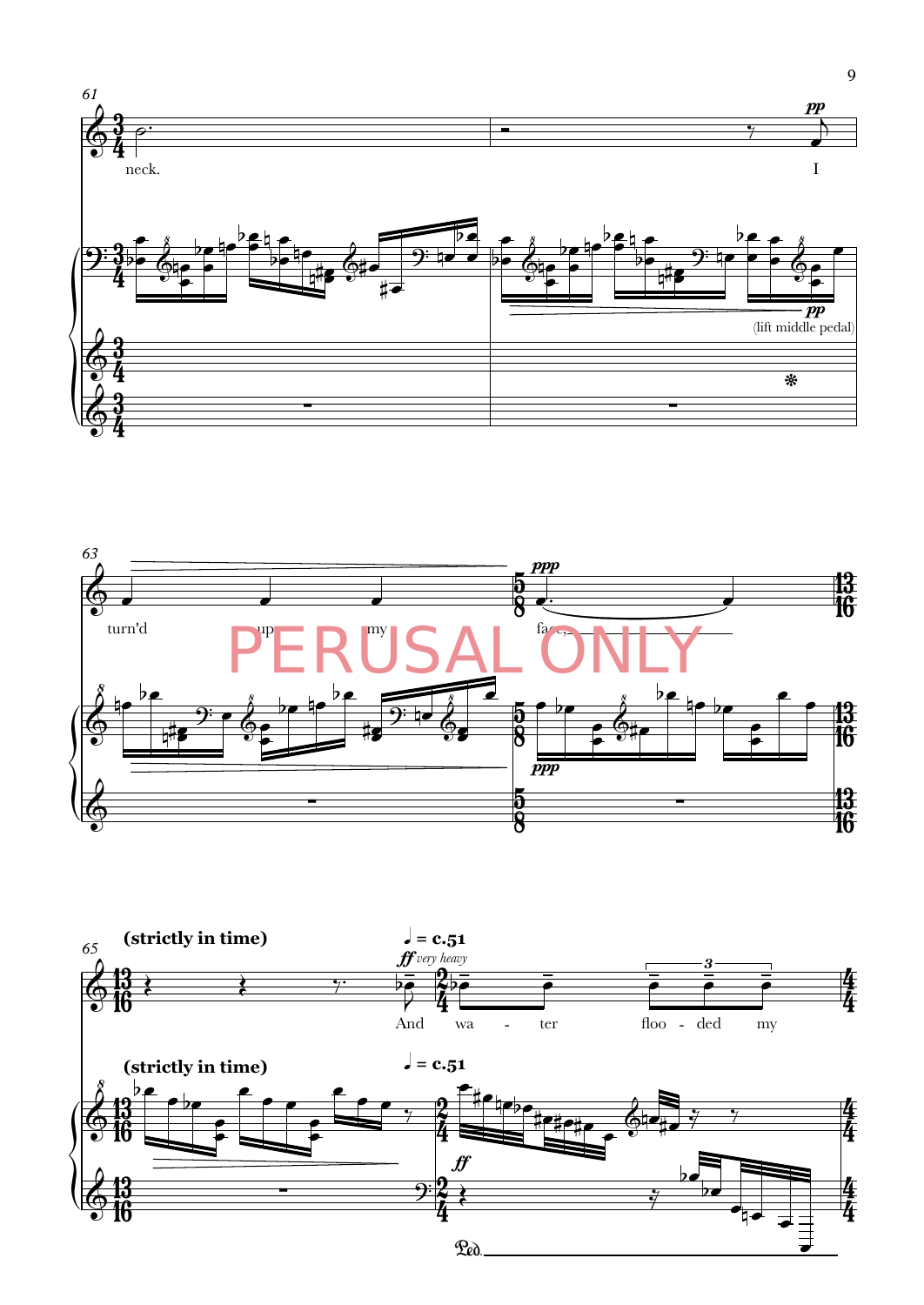



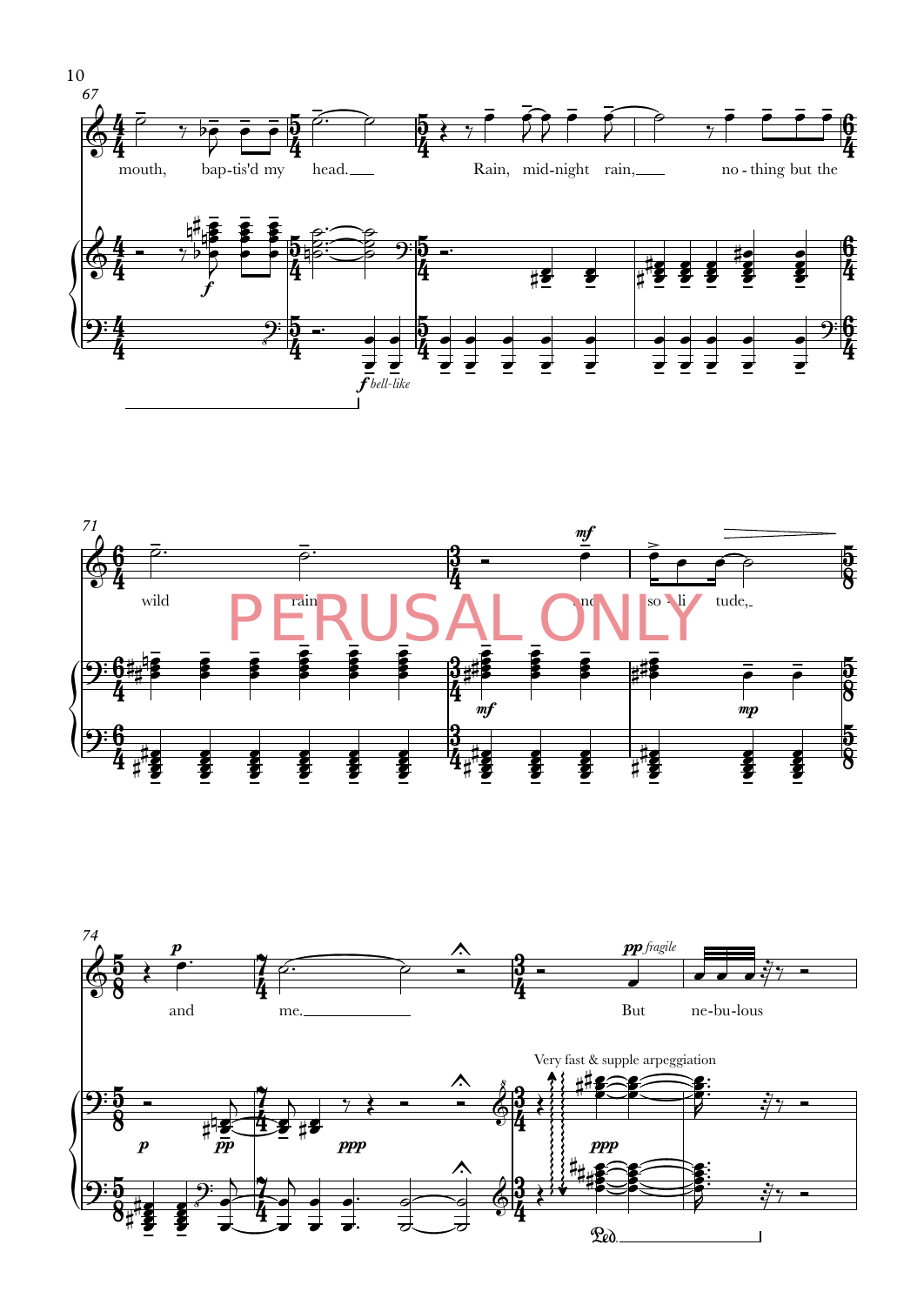



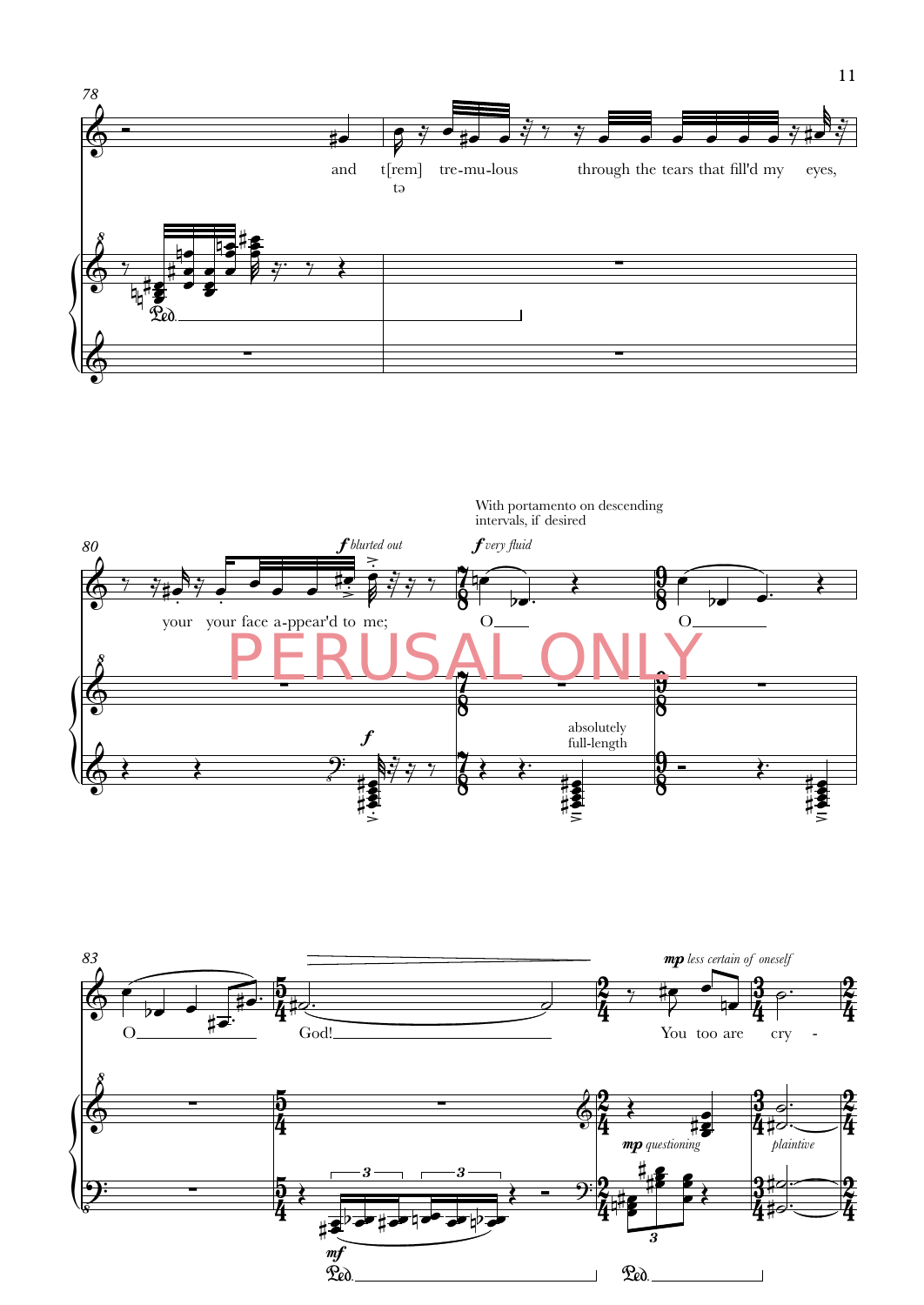



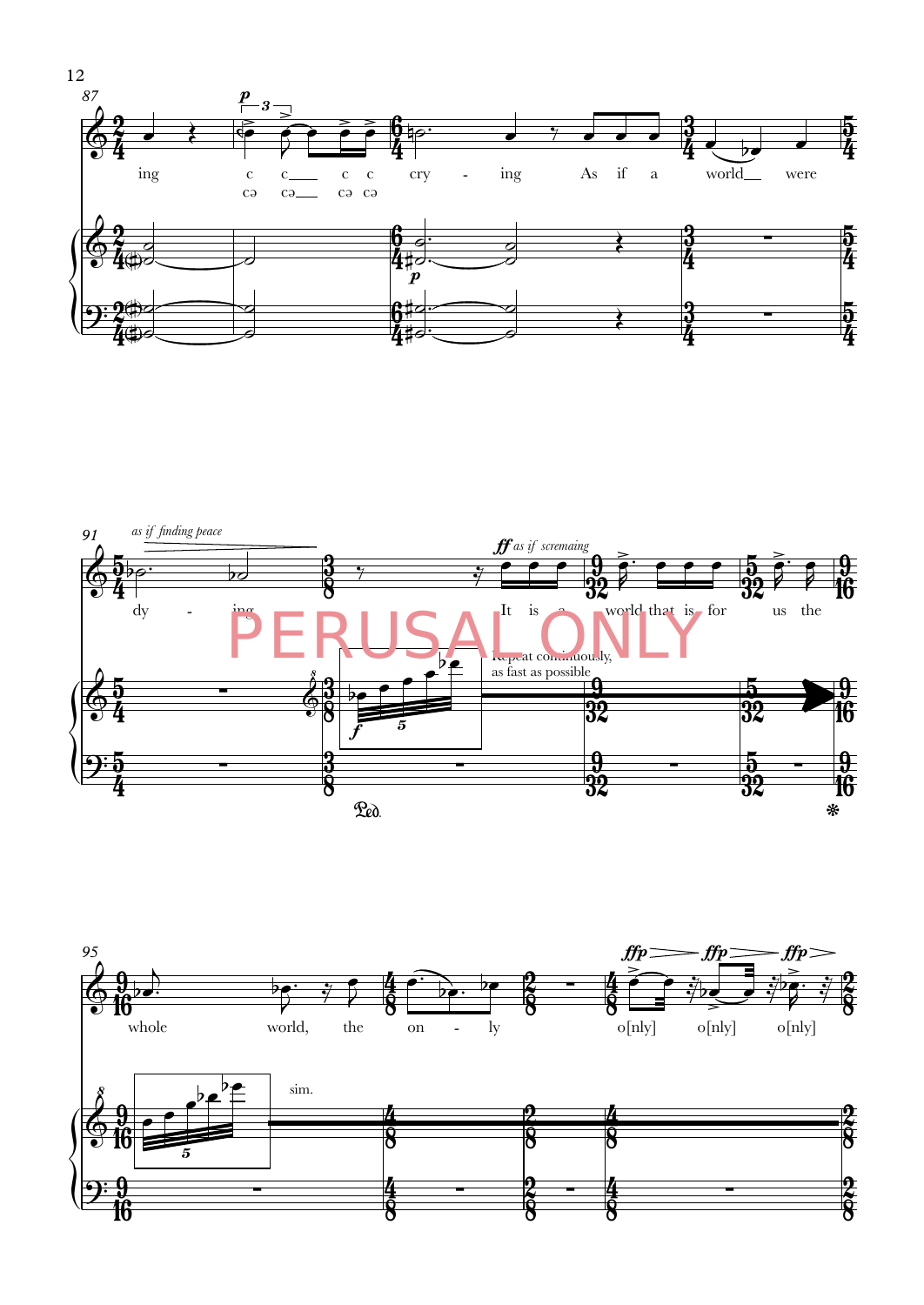



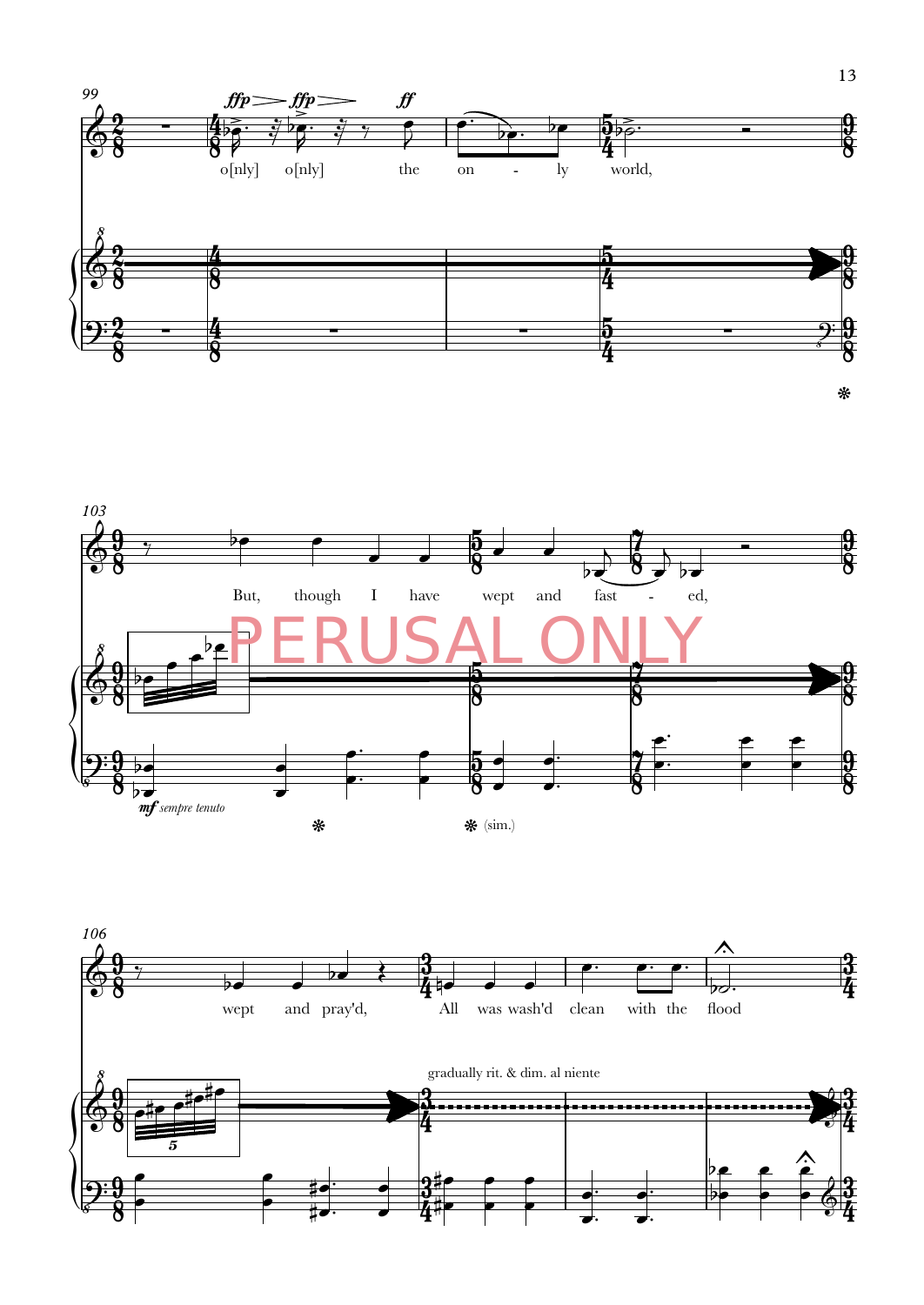



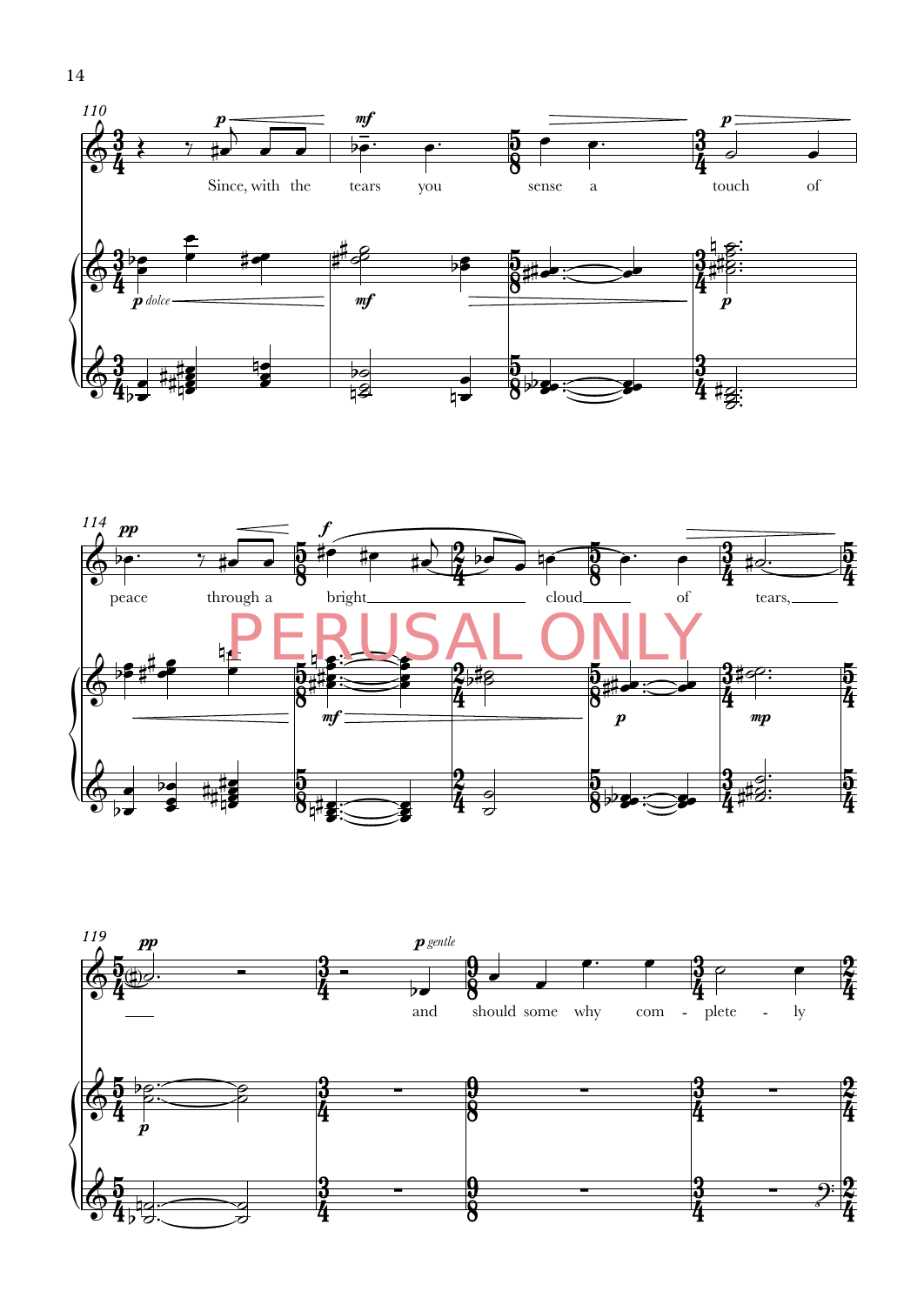





5<br>4